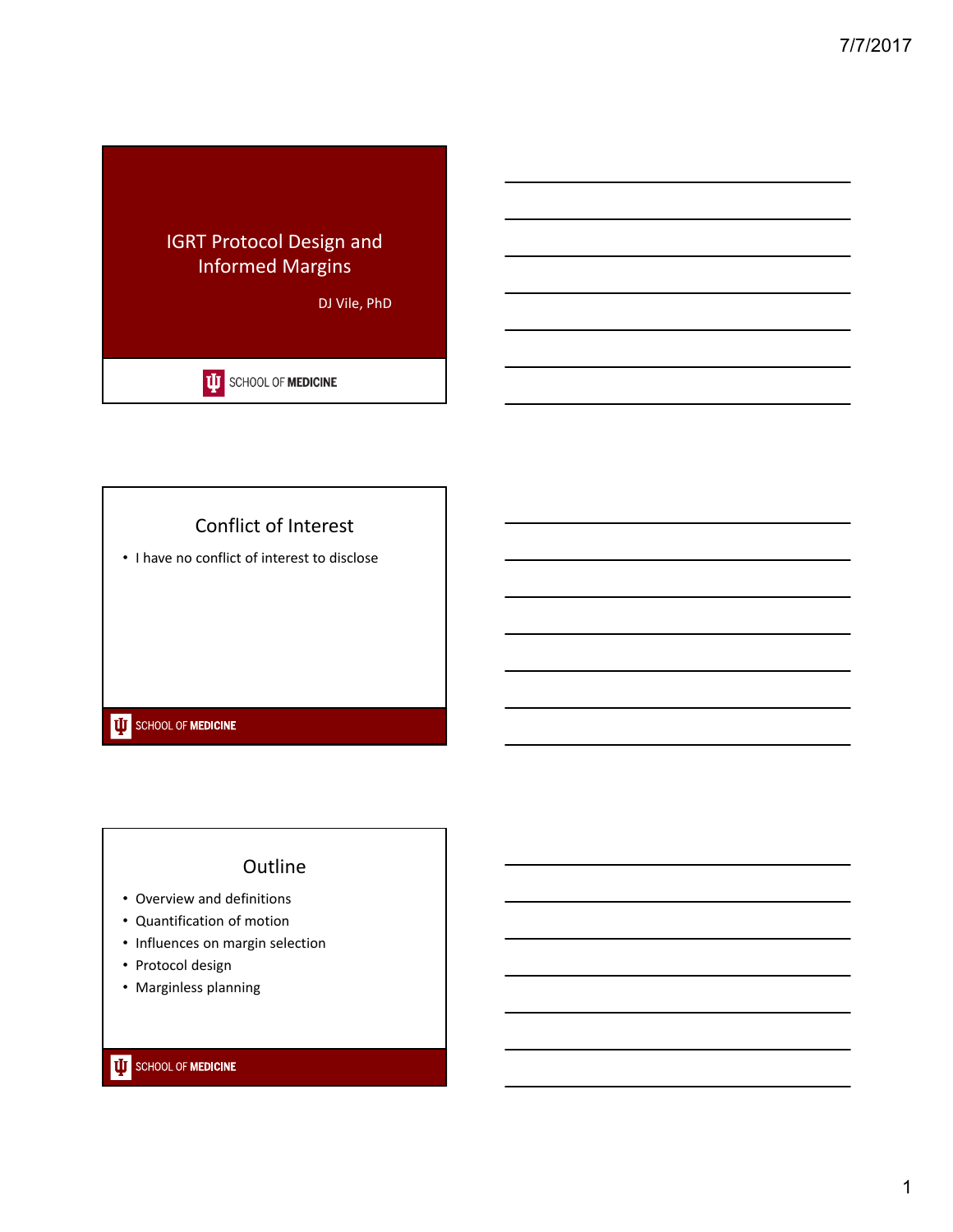







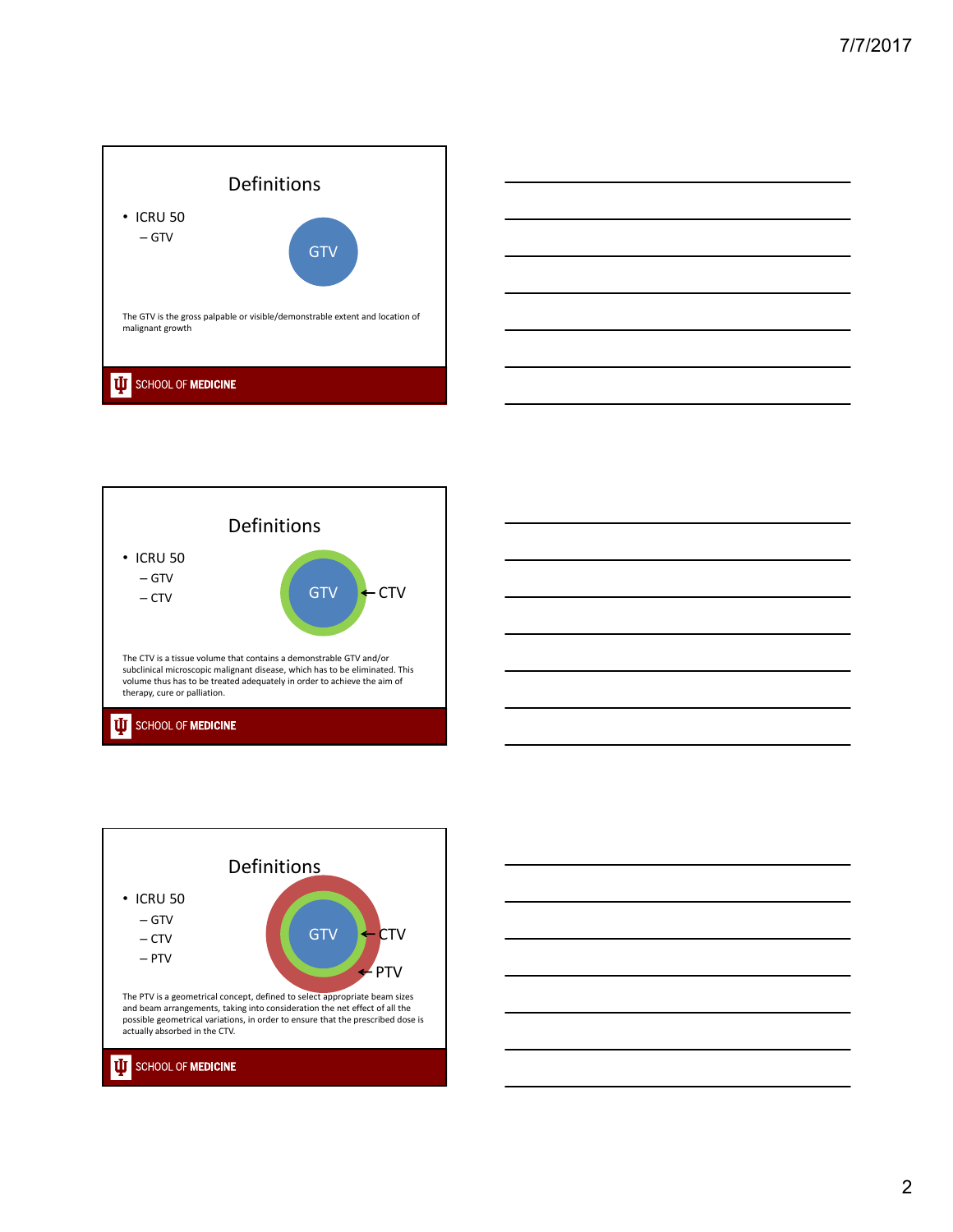

## What Makes Up A Margin?

- Internal margin compensates for physiologic movements and variations in size, shape, and position of CTV
- Setup margin accounts for uncertainties in patient positioning and alignment
	- Includes positioning, mechanical, and dosimetric uncertainties

### **UJ** SCHOOL OF MEDICINE

### What Makes Up A Margin?

- Internal margin compensates for physiologic movements and variations in size, shape, and position of CTV
- Setup margin accounts for uncertainties in patient positioning and alignment
	- Includes positioning, mechanical, and dosimetric uncertainties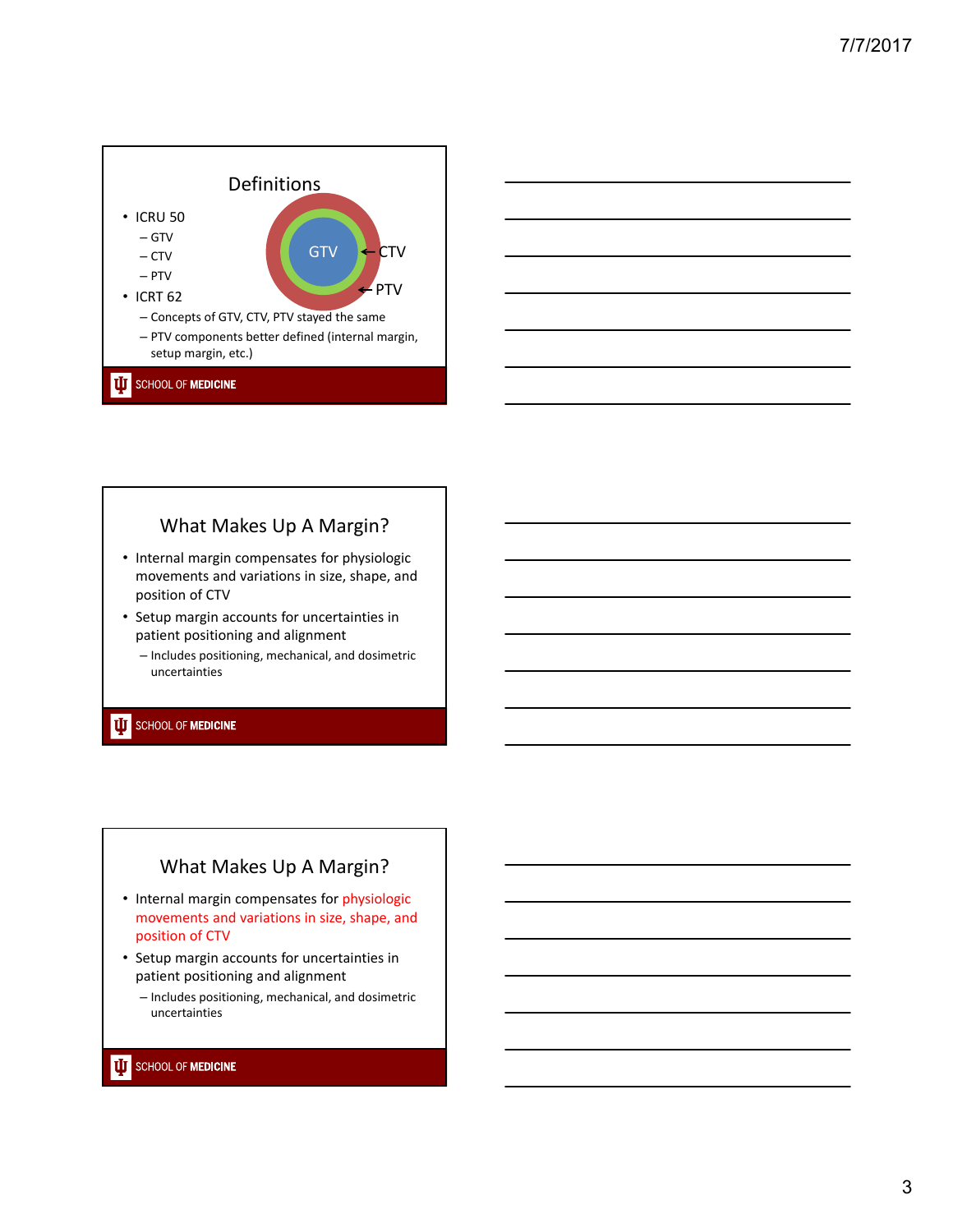# Types of Tissue Motion

• When is the motion happening?

• Interfractional – day to day variations – Difference from time of

simulation



**UJ** SCHOOL OF MEDICINE

# Types of Tissue Motion

• When is the motion happening?

> • Interfractional – day to day variations





• Intrafractional – variations during treatment – Gradual, sudden, periodic

#### **UJ** SCHOOL OF MEDICINE

# Quantification of Motion

- Systematic error an error that will influence all fractions equally
	- An error having non‐zero mean
	- Manifests as a shift the cumulative dose distribution relative to the target
- Random error error caused by factors that vary from one measurement to another
	- Manifests as a blurring of the dose distribution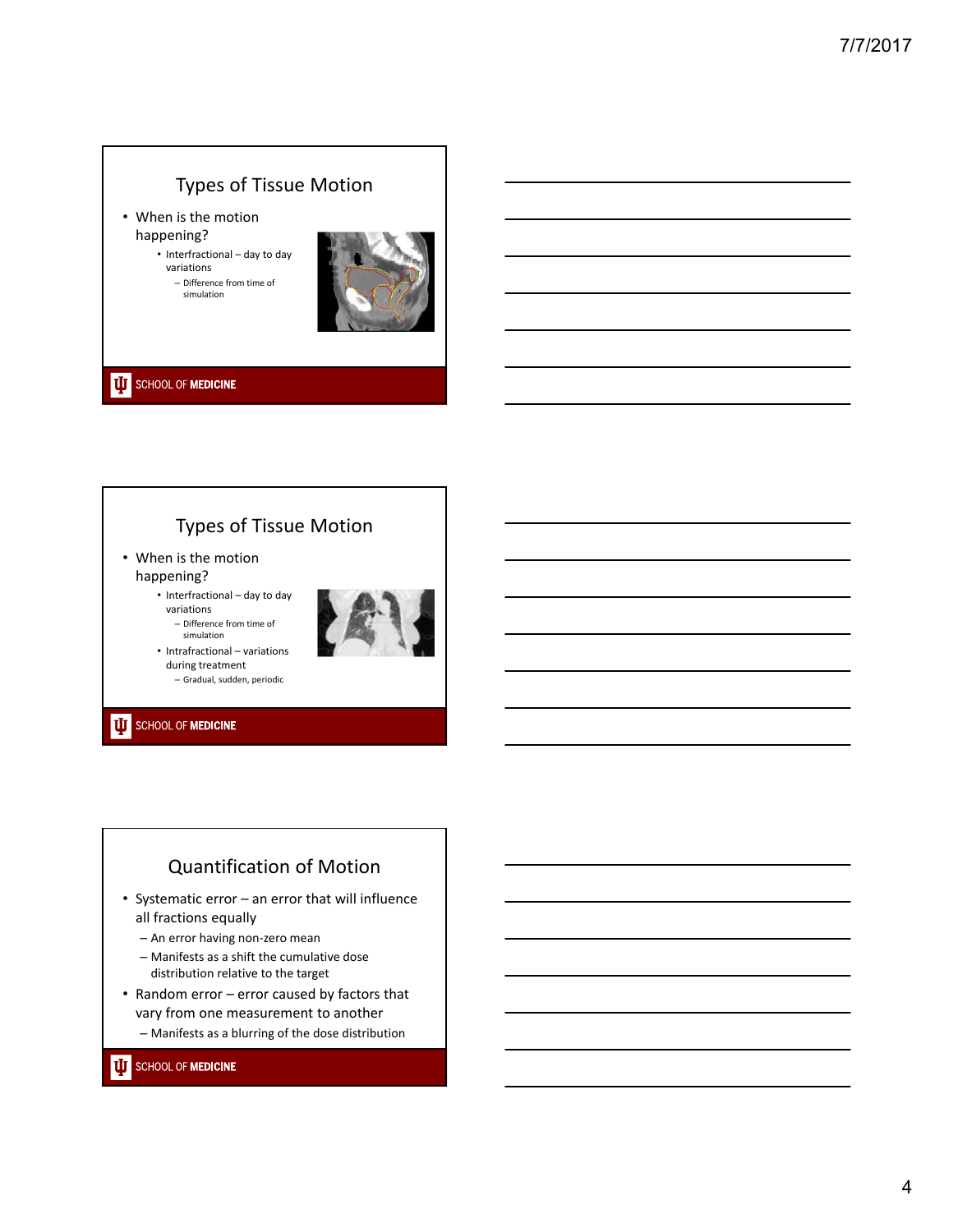







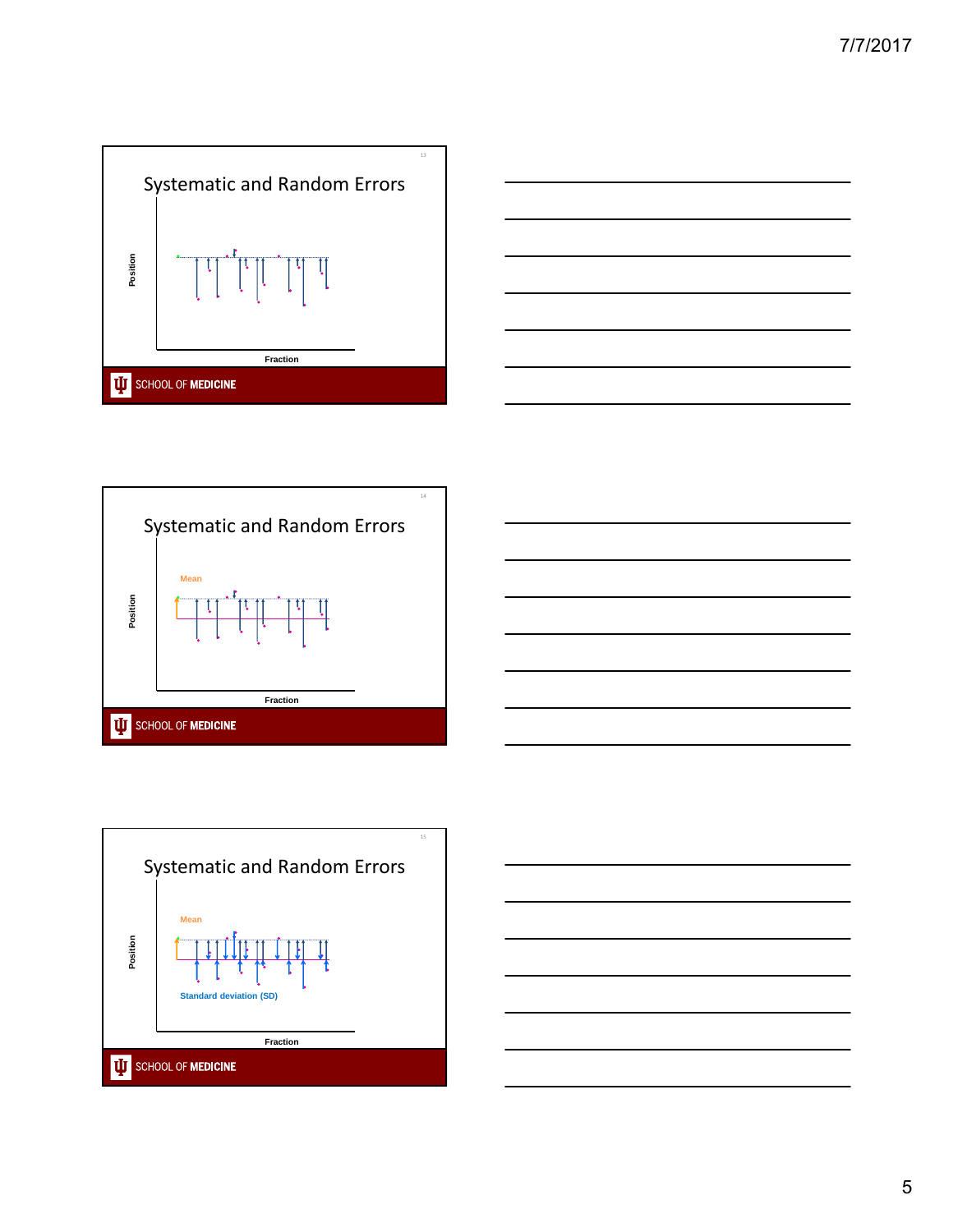



# Influences on Margin

- Systematic/random error quantification paired with established margin recipes can give a good estimate of appropriate margin
- Errors dependent on many factors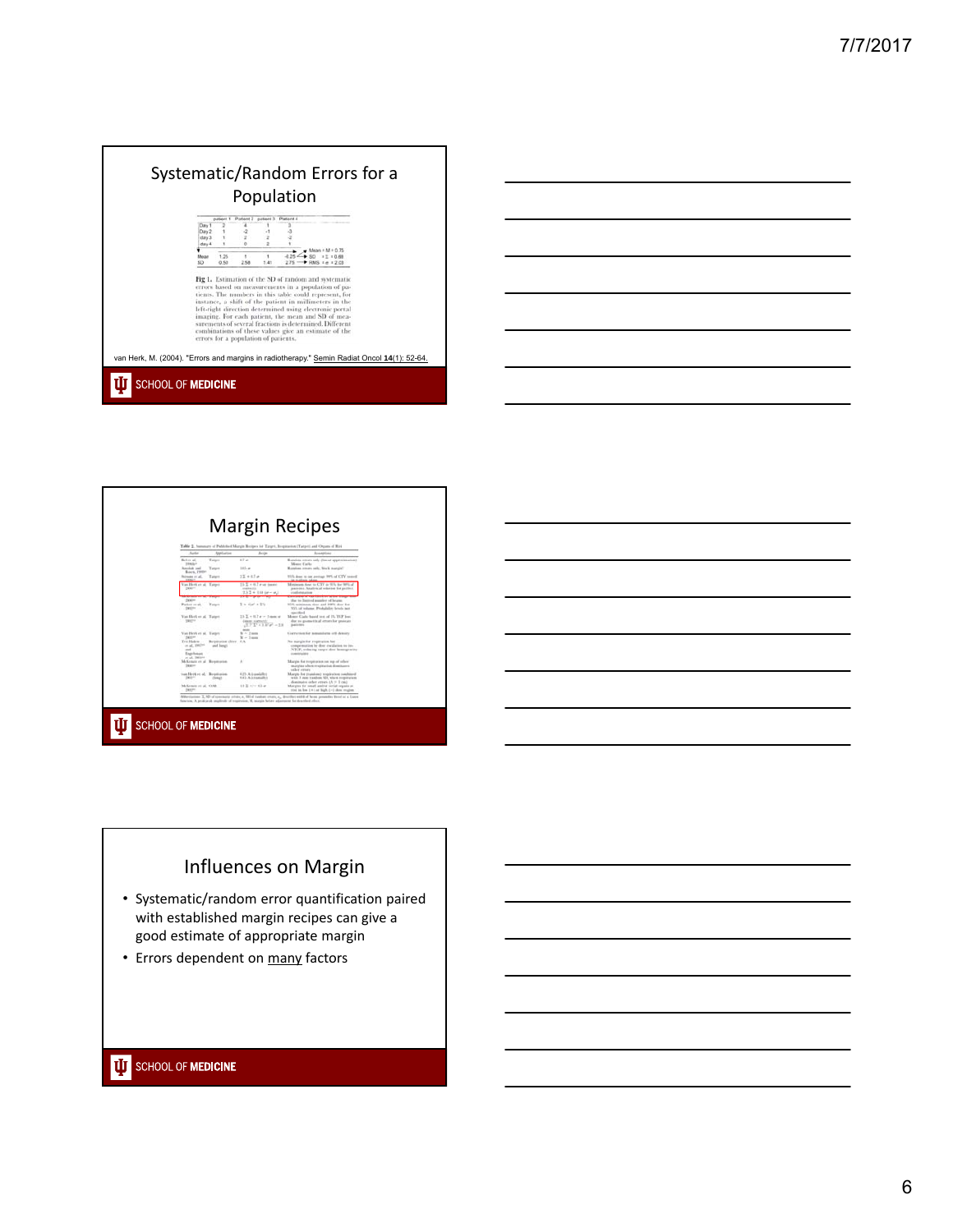## Disease Site

- Most obvious and arguably most important
- Different disease sites move differently
- Lung large, semi‐regular cyclical tumor  $motion<sup>1</sup>$
- Prostate bladder/rectal filling and large, sudden intrafractional motion<sup>2</sup>
- Spine SBRT mostly rigid, close proximity to critical structures

**UD** SCHOOL OF **MEDICINE** 

### Immobilization/Motion Management

**70**(5): 1571-1578.

- Closely linked to disease site
- Motion can be reduced by  $-$  compression<sup>1</sup>,



analysis of tumor and organ motion at varying levels of abdominal compression during stereotactic treatment of lung and liver." Int J Radiat Oncol Biol Phys

2Keall et al (2006). "The management of respiratory motion in radiation oncology report of AAPM Task Group 76." Med Phys **33**(10): 3874-3900.

1Keall et al (2006). "The management of respiratory motion in radiation oncology report

2Kupelian et al (2007). "Multi-institutional clinical experience with the Calypso System in localization and continuous, real-time monitoring of the prostate gland during external radiotherapy." Int J Radiat Oncol Biol Phys **67**(4): 1088-1098.

of AAPM Task Group 76." Med Phys **33**(10): 3874-3900.

breath hold, gating, $2$  etc.

### **UJ** SCHOOL OF **MEDICINE**

### Type of Treatment/Dose Distribution

- "Geometrical miss" can be mitigated by a forgiving dose falloff
- Dosimetric effects of dose falloff not as severe for 3D conformal vs. IMRT/SBRT
- Some margin formulas take this into account with beam penumbra parameter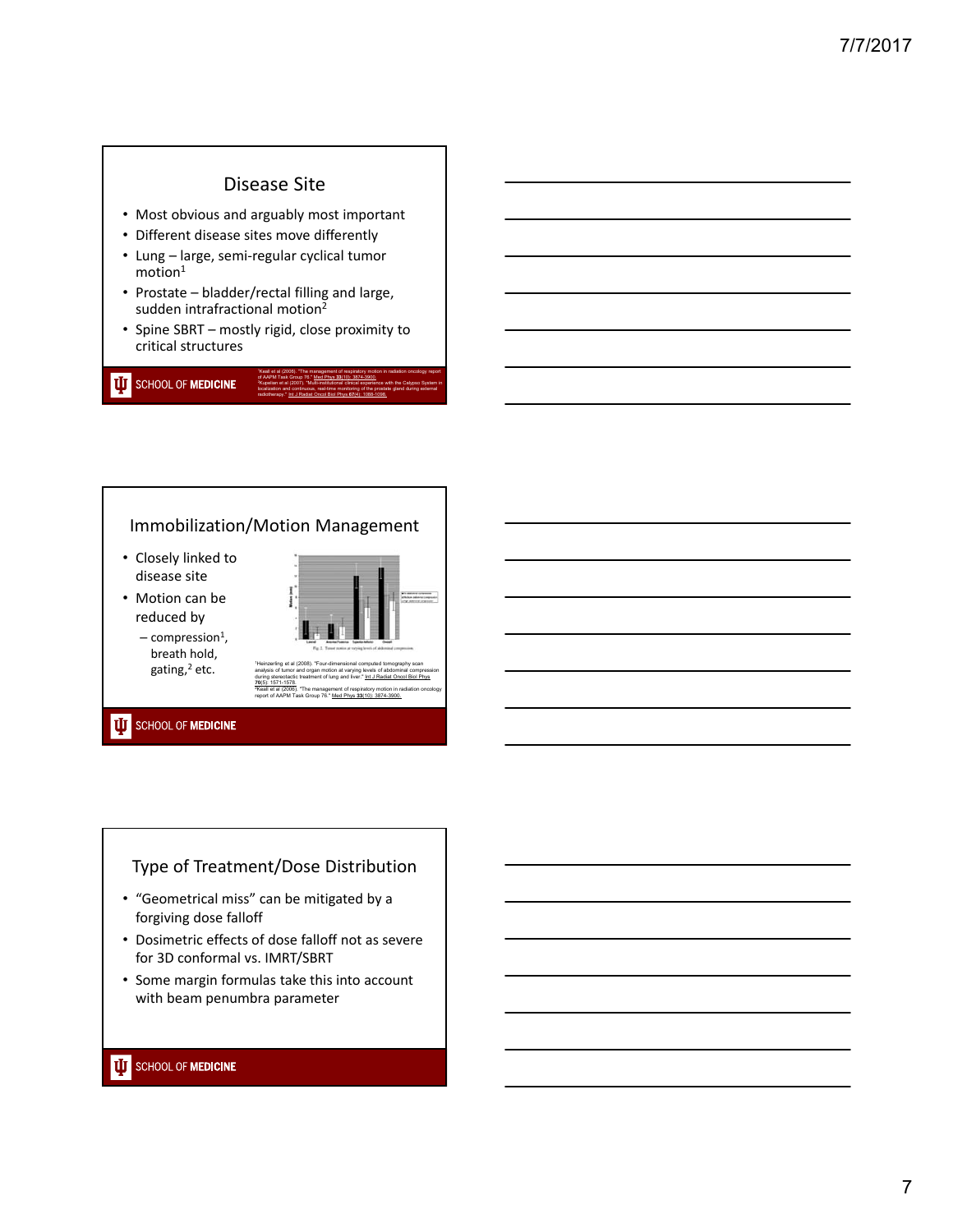# Length of Treatment

- In general, the longer the treatment, the greater chance of something going wrong
- Prostate provides a good example



### **UJ** SCHOOL OF MEDICINE

# Correction Strategies

- What is being used and how often?
- Image Guidance
	- Portal imaging, orthogonal kV, CBCT
	- Each imaging modality has inherent accuracy
	- Imaging of surrogate vs. target
- Couch translational vs. full 6D rotational strategies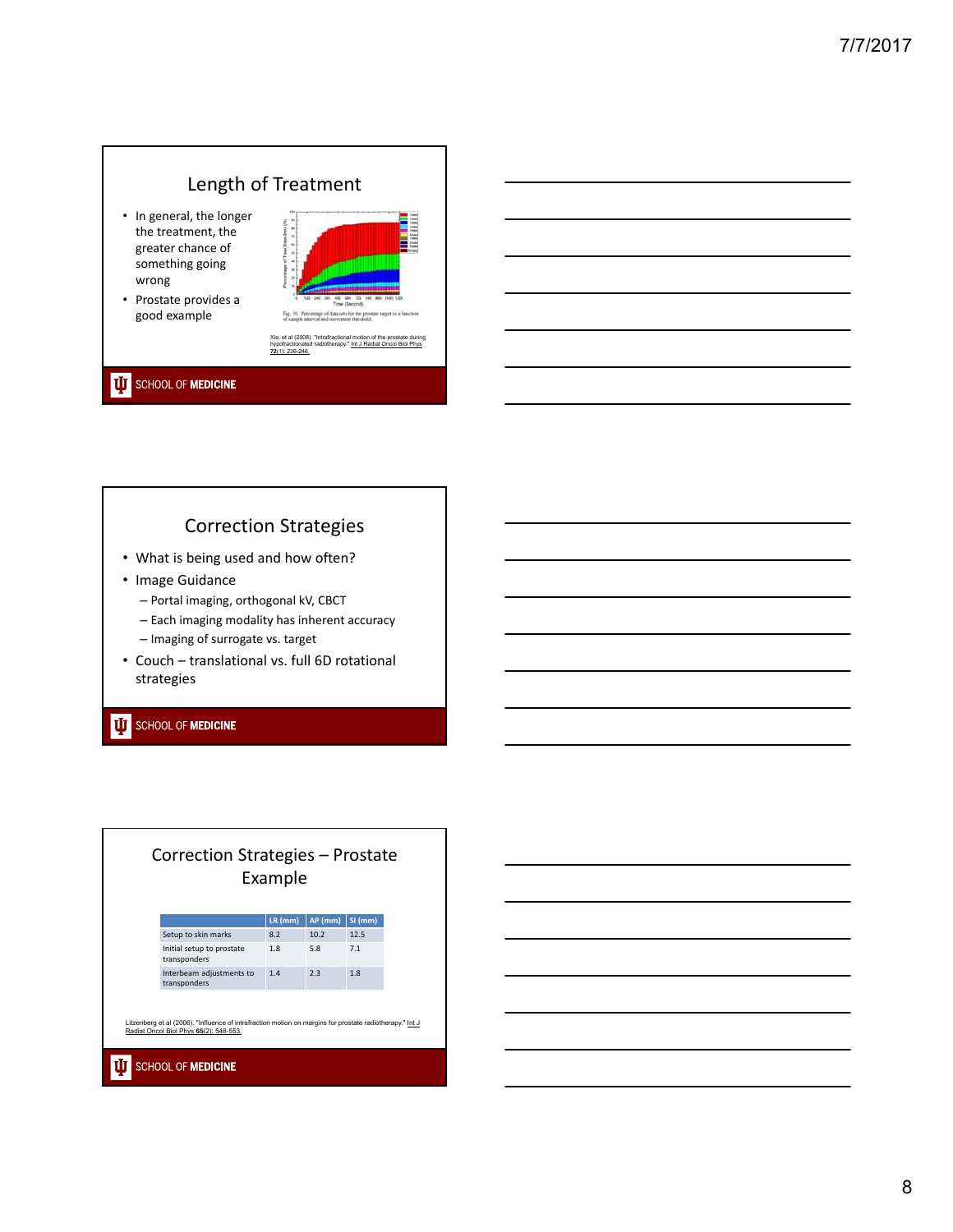## Protocol Design

- Each treatment has become increasingly individualized
- Each clinic has own treatment protocols
- Cannot give a prescriptive "one size fits all" recommendation
- Start by setting standards for most common treatments
	- Make this a collaborative effort involve the Docs!

#### **UD** SCHOOL OF **MEDICINE**

## Protocol Design ‐ Example

- Spine SBRT
	- Generally high dose (18 Gy x 1 fx)
	- High dose falloff – Proximity to cord



- Intent of treatment
- Well defined/ visualized

#### **UJ** SCHOOL OF **MEDICINE**

## Protocol Design ‐ Example

ll et al (1995). "Stere

- CBCT correct for rotational errors
- Resolution alone yields uncertainty of ~1.5mm1 Isocentric alignment ~1mm
- 
- Interfractional motion – Mitigate with repeat imaging
	- $\sim$ 1mm
- Total uncertainty ~2mm Good candidate for asymmetric margin – Match to cord

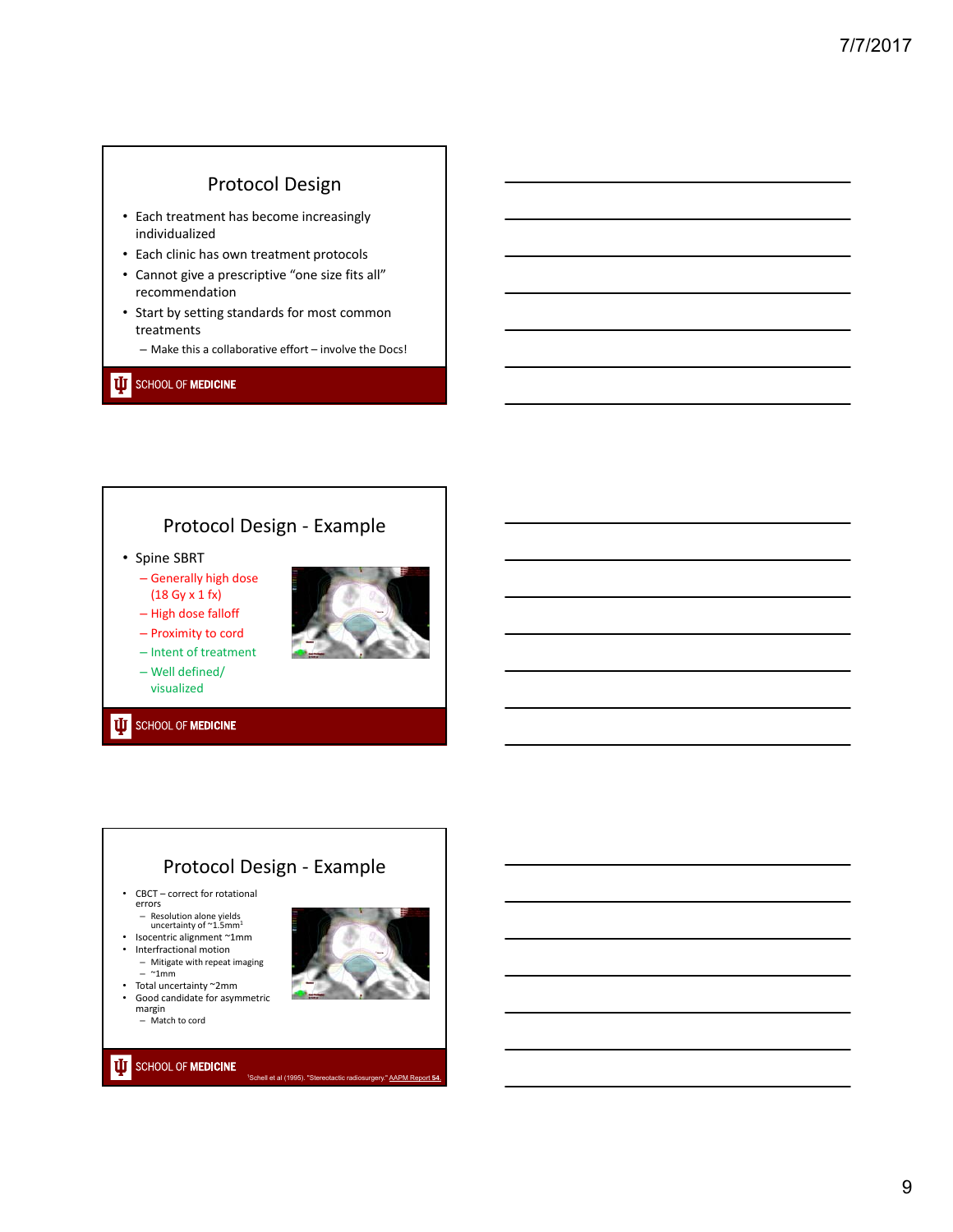# Marginless Planning

- It is possible to do away with PTV margins altogether
- Optimize on the CTV directly
	- Maximize the probability of CTV coverage in the face of various uncertainties

### **UJ** SCHOOL OF MEDICINE



# Conclusions

- Margins are complicated
- Set protocols for your most common procedures
	- Then don't treat them as absolutes
- Must be catered to individual treatment at hand